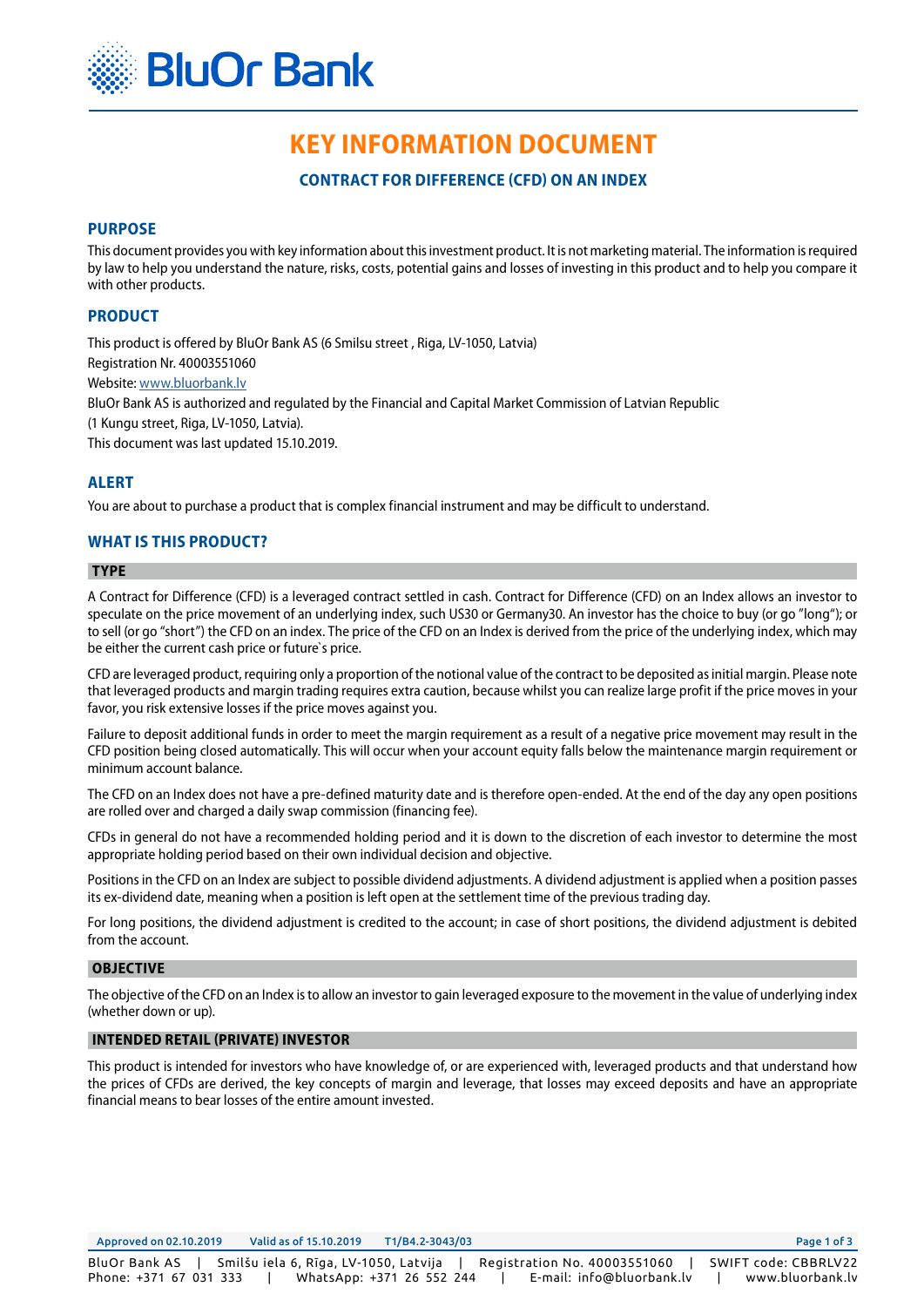

# **WHAT ARE THE RISKS AND WHAT COULD I GET IN RETURN?**



The summary risk indicator is a guide to the level of risk of this product compared to other products. It shows how likely it is that the product will lose money because of movement in the markets or because we are not able to pay you.

We have classified this product as 7 out of 7, which is the highest risk class. This rates the potential losses from future performance of the product at a very high level. This product does not include any protection from future performance, so you could lose some or all of your investments.

#### **GENERAL RISKS**

There are a number type of risk, which you should aware of before beginning of trading (included but not limited): leverage risk, margin risk, exchange risk, market risk, unregulated market risk, counterparty risk, online trading and IT risk, market disruption risk, liquidity risk.

#### **CURRENCY RISK**

It is possible to buy or sell CFD in a currency, which is different to the base currency of your account. The final return you may get depends additionally on the exchange rate between the two currencies.

#### **LEVERAGED TRADING**

Using leverage you gain larger exposure to a financial market by tying up only a relatively small amount of your capital. Trading with leverage can magnify both the profits and losses you make in relation to the investment. In some cases you have to deposit additional funds in order to meet the margin requirements as a result of a negative price movement as a result losses could exceed the initial investments.

#### **PERFORMANCE SCENARIO**

The scenarios shown below illustrate how your investment could perform. You can compare them with the scenarios of other products. The scenarios presented are an estimate of future performance and are not an exact indicator. What you get will vary depending on how the market performs and how long you keep the product.

The table below shows the money you could get back under different scenarios, assuming that you buy 10 CFD contract on EU Stocks 50 Index at 6000.00 EUR and your position is closed on the same day. Commission is 0.01125% from traded amount.

Leveraged used is 20:1, i.e. 5% initial margin requirements = 3000 EUR (10\*6000\*5%)

Initial capital 6000 EUR

| <b>LONG PERFORMANCE</b><br><b>SCENARIO</b> |      | <b>CLOSING PRICE   PRICE CHANGE</b> | <b>PROFIT/LOSS IN USD</b>                                                             | <b>CAPITAL (CHANGE)</b>  |
|--------------------------------------------|------|-------------------------------------|---------------------------------------------------------------------------------------|--------------------------|
| FAVORABLE                                  | 6060 | $+1\%$                              | $((6060-6000.0) \times 10)$ -10*6000*0.01125%-10*6060*0.01125% =<br>586.43 EUR PROFIT | 6586,43<br>$(+9,77%)$    |
| <b>MODERATE</b>                            | 5970 | $-0.5%$                             | $((5970-6000.0) \times 10)$ -10*6000*0.01125%-10*5970*0.01125% =<br>-313.47 EUR LOSS  | 5686,53<br>$(-5, 22\%)$  |
| <b>UNFAVORABLE</b>                         | 5940 | $-1\%$                              | $((5940-6000.0) \times 10)$ -10*6000*0.01125%-10*5940*0.01125% =<br>-613.43 EUR LOSS  | 5386,57<br>$(-10, 22\%)$ |
| <b>STRESS</b>                              | 5700 | $-5%$                               | $((5700-6000.0) \times 10)$ -10*6000*0.01125%-10*5700*0.01125% =<br>-3013.16 EUR LOSS | 2986,84<br>$(-50, 22%)$  |

| Approved on 02.10.2019                  | Valid as of 15.10.2019                | T1/B4.2-3043/03           |                                                           | Page 2 of 3                              |
|-----------------------------------------|---------------------------------------|---------------------------|-----------------------------------------------------------|------------------------------------------|
| BluOr Bank AS<br>Phone: +371 67 031 333 | Smilšu iela 6, Rīga, LV-1050, Latvija | WhatsApp: +371 26 552 244 | Registration No. 40003551060<br>E-mail: info@bluorbank.lv | SWIFT code: CBBRLV22<br>www.bluorbank.lv |